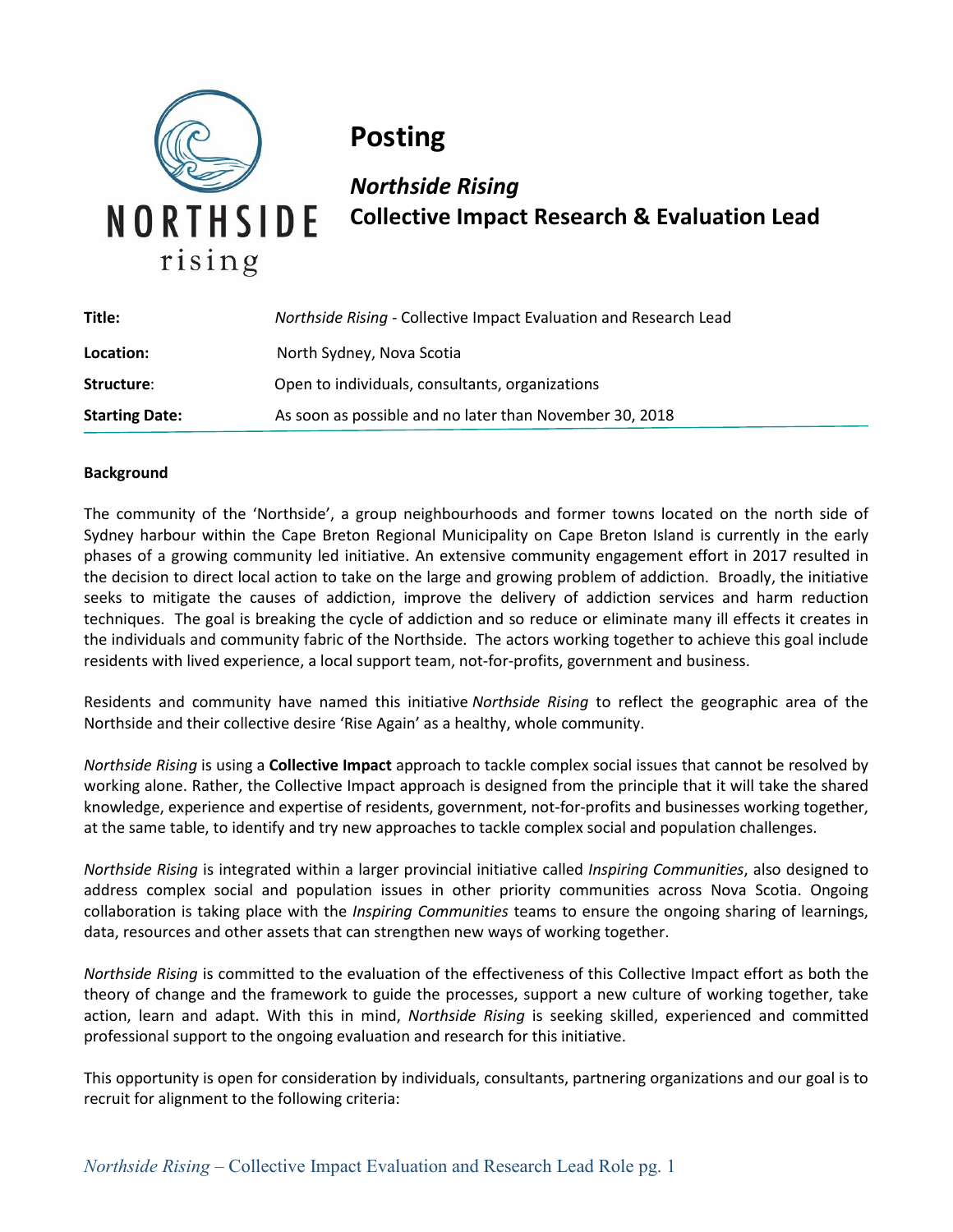#### **Tasks and Responsibilities:**

*Northside Rising* is seeking an **Evaluation** & **Research Lead** (the Lead) to support ongoing evaluation and research work in the Northside, one of three *Inspiring Communities* sites. The Lead will be responsible for the ongoing design and implementation of the *Inspiring Communities* Evaluation Framework, which uses a Collective Impact approach. There is unlimited opportunity to draw heavily from other more mature Collective Impact initiatives that are actively underway and communicating evaluation outcomes. Based on the developmental and innovative nature of this work, the Lead will be comfortable working within this context and will be able to bring education, experience and expertise to this emergent work.

It is anticipated that other related contract consultants may be needed in the areas of research, analysis, writing etc. and the Project Lead would work closely with the Lead to identify how best to structure these roles and relationships.

## **Reporting**

Recognizing the very collaborative and peer leadership approach to *Northside Rising*, the Lead primarily reports to and collaborates with the *Northside Rising* Community Lead. The Lead will also work closely with the *Inspiring Communities* Evaluation team to support coordination and alignment of evaluation and research work across all *Inspiring Communities* sites, as well as integration and sharing of methodology and learnings that may be scaled in other communities across Nova Scotia.

The Lead will be "embedded" with the *Northside Rising* governance structures, including the Core Team and the Addictions Working Group. The Lead will also be responsible to identify and then work with other community, government and academic partners to support the collection, analysis and sharing of data.

## **Key Areas of Responsibility:**

- Implement the Collective Impact Evaluation Framework for Inspiring Communities and *Northside Rising*, and in recognizing the developmental nature of the work to continually monitor, adapt and communicate learnings with stakeholders;
- Work with the *Northside Rising* Network help deepen knowledge and understanding about evaluation and collaborate to determine the most relevant (and limited) indicators and tools to track progress and results;
- Plan and lead the purposeful and systematic collection of data and information to track progress towards targets;
- Champion the holistic nature of research, data, story and evaluation to help all stakeholders better understand priority community issues and solutions;
- Support the ongoing communication with respect to what, when, how and why we are evaluating in the context of the phases of Collective Impact;
- Work, as an embedded evaluator, to role model and support a culture of relationship building and creating psychologically safe process and space for the diversity of stakeholders;
- Merge the worlds of data collection and storytelling to highlight and communicate key findings and celebrate the accomplishments of the collective work; and
- Represent *Northside Rising* and actively contribute at the Collective Impact Evaluation Committee cochaired by Inspiring Communities and the Province of Nova Scotia.
- Actively participate in the Developmental Evaluation community of practice, co-chaired by Inspiring Communities and the Community Sector Council.